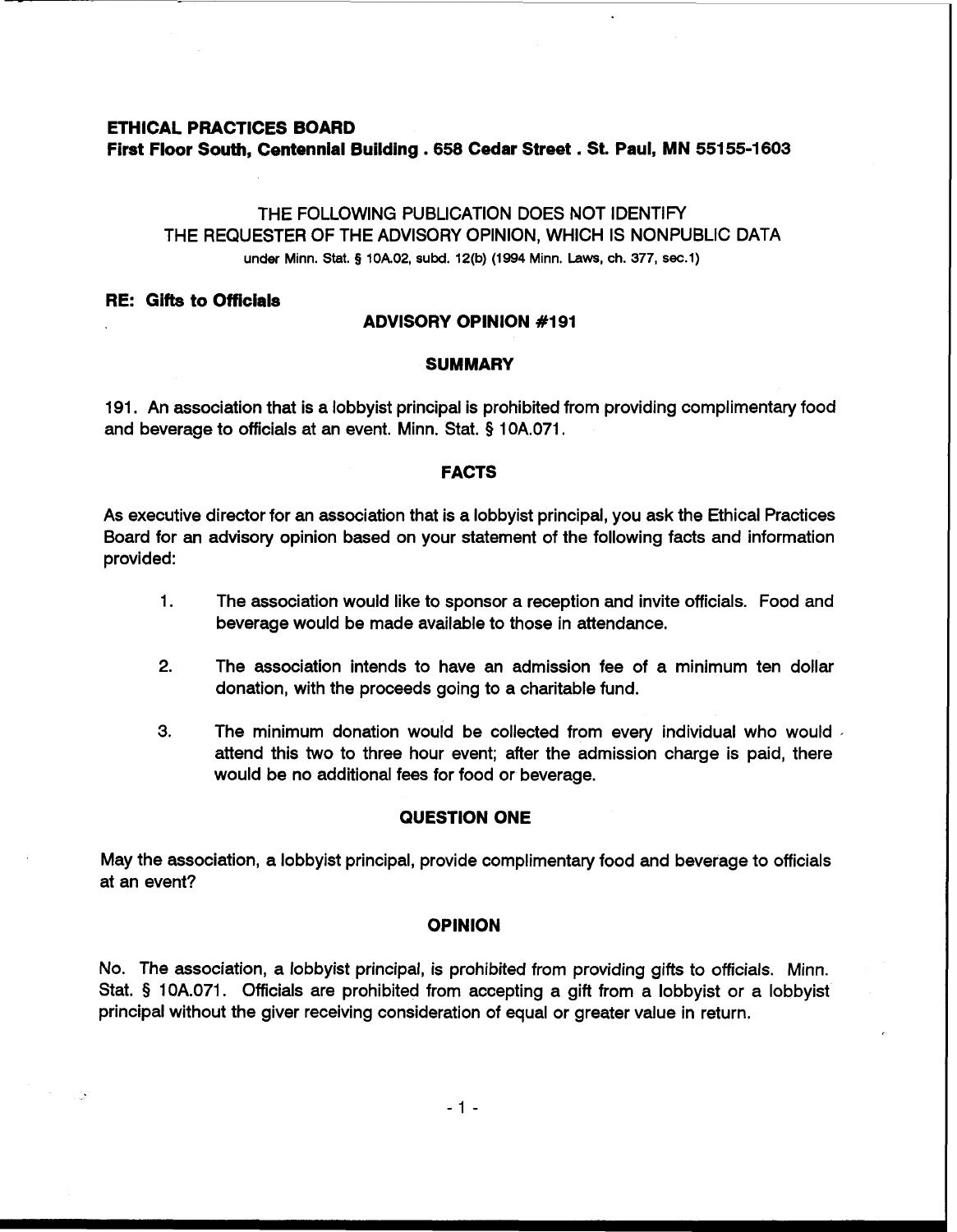### **QUESTION TWO**

Does the payment of the cost to host the reception come from the association's political fund or from the general fund of the association?

### **OPINION**

See response to Question One, above.

The Ethical Practices Board refers the requester to Advisory Opinion Nos. 142, 147, 148, 155, 157, 159, 160, 163, 167, 168, 169, 171, 173, 174 175, 179, 180, 183, 185, and 186, in which the Board has answered similar questions.

 $I$ ssued:  $12 - 2(-1994)$ 

. . .

**a,.** 

John L. Holahan, Jr., Chair Ethical Practices Board

### **PERTINENT STATUTES**

Minn. Stat. § 10A.01 DEFINITIONS provides:

Subd. 11. (a) "Lobbyist" means an individual:

(1) engaged for pay or other consideration, or authorized to spend money by another individual, association, political subdivision, or public higher education system, who spends more than five hours in any month or more than \$250, not including the individual's own travel expenses and membership dues, in any year, for the purpose of attempting to influence legislative action or administrative action, or the official action of a metropolitan governmental unit, by communicating or urging others to communicate with public or local officials.

Subd. 28. Principal. "Principal" means an individual or association that:

(1) spends more than \$500 in the aggregate in any calendar year to engage a lobbyist, compensate a lobbyist, or authorize the expenditure of money by a lobbyist; or

(2) is not included in clause (1) and spends a total of at least \$50,000 in any calendar